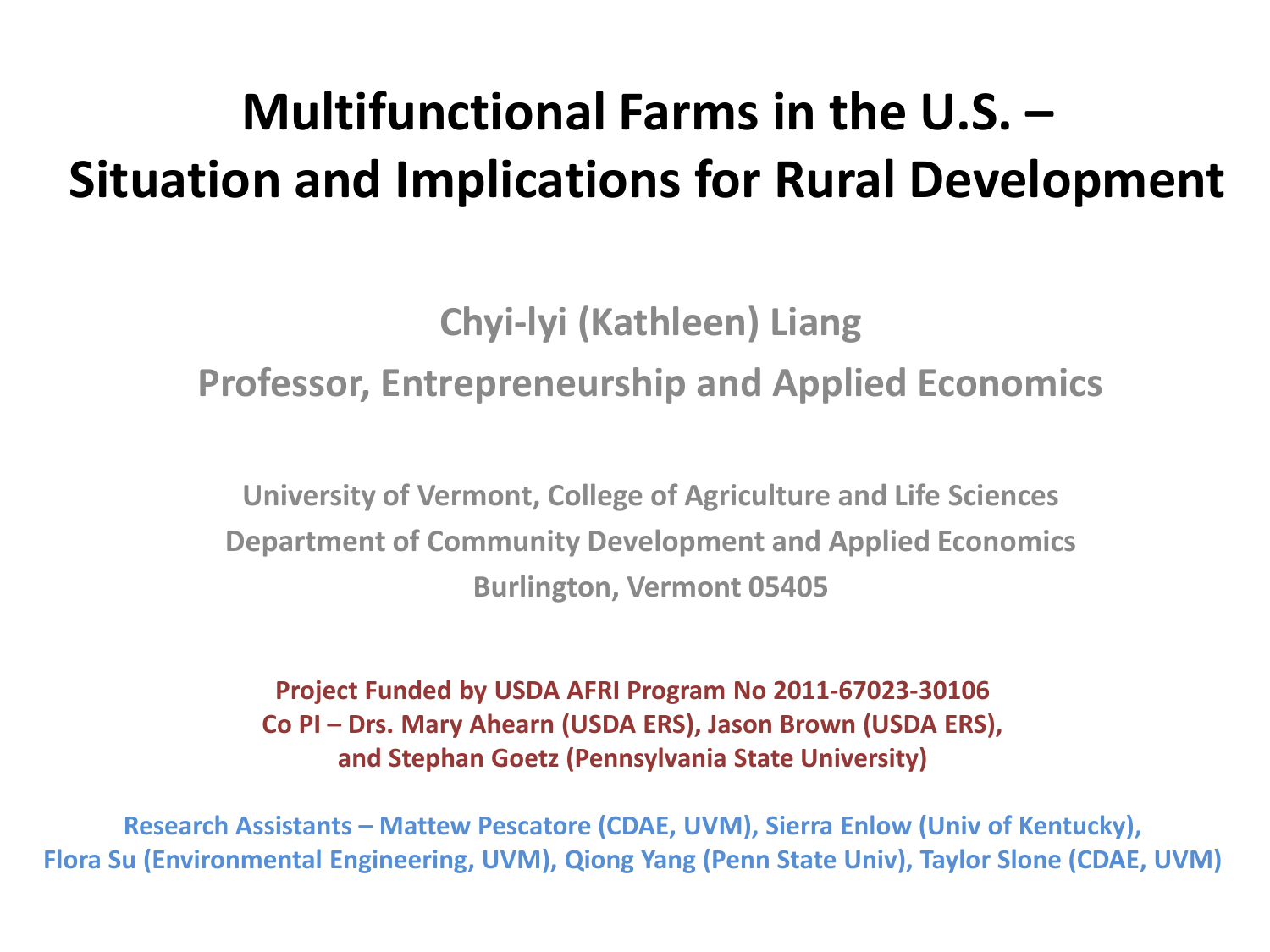# **Introduction**

- **Changes in farming activities**
- **Multifunctional agriculture in the U.S.**
- **New evidence of increasing number of farms participating in multifunctional farming in New England**
- **Strategies, challenges, needs, and implications for rural development**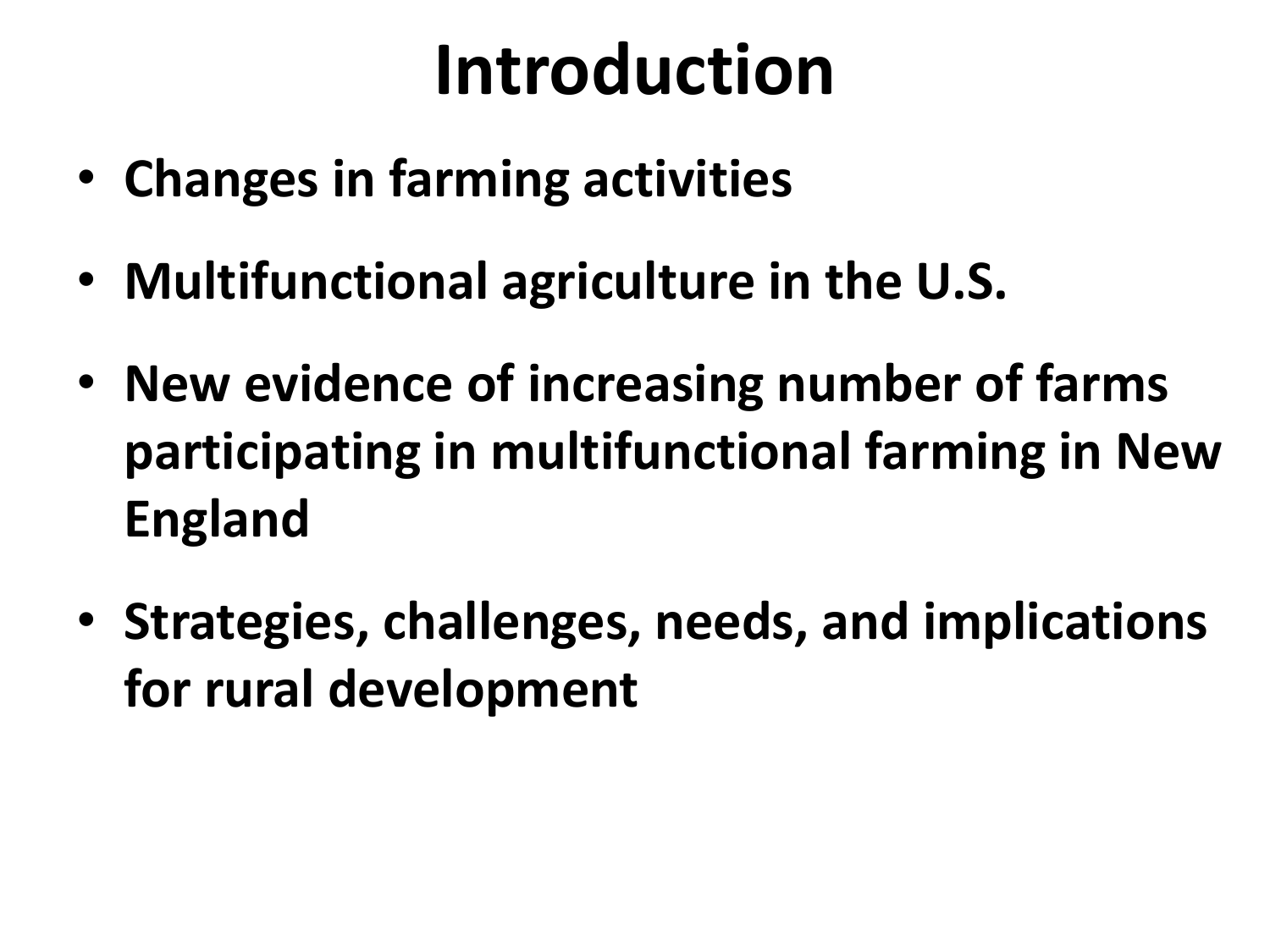#### **The Structure of the Research**



a Balanced System between People, Place, and Prosperity)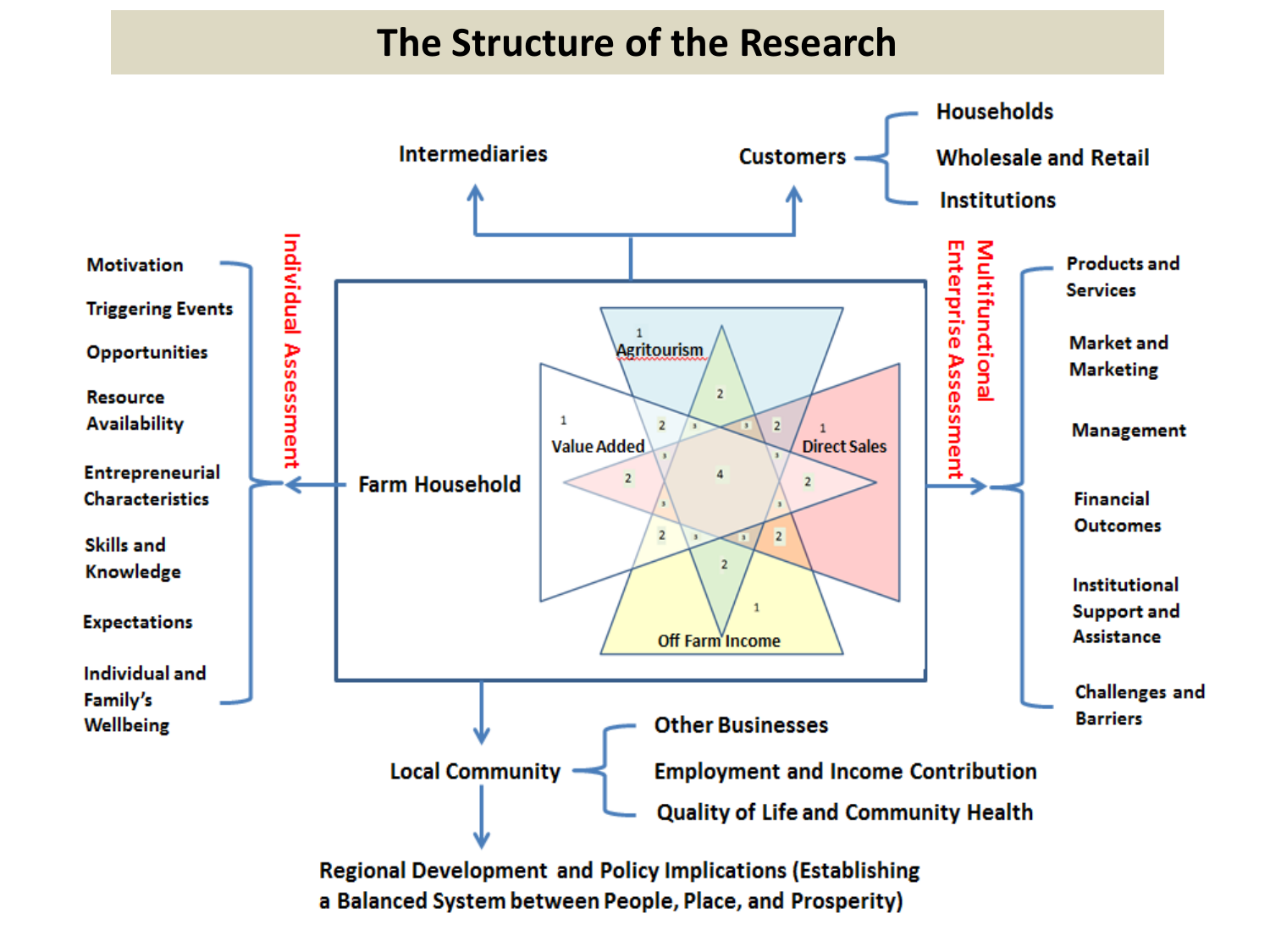#### **Summary of Multifunctional Farming in New England by Category Screening Postcard Responses (Sample = 3,898)**

| <b>Agritourism</b>                | # of<br><b>Farms</b> | <b>Direct Sale</b>               | # of<br><b>Farms</b> | <b>Value</b><br><b>Added</b>        | # of<br><b>Farms</b> | <b>Off Farm</b><br><b>Income</b>  | # of<br><b>Farms</b> |
|-----------------------------------|----------------------|----------------------------------|----------------------|-------------------------------------|----------------------|-----------------------------------|----------------------|
| <b>Tour</b>                       | 563                  | <b>Farm Stand</b>                | 1243                 | <b>Others</b>                       | 619                  | <b>Full Time Job</b>              | 1535                 |
| <b>Events</b>                     | 401                  | <b>Others</b>                    | 984                  | <b>Syrup</b>                        | 480                  | <b>Part Time Job</b>              | 917                  |
| <b>Others</b>                     | 236                  | <b>Farmers'</b><br><b>Market</b> | 632                  | Jam & Jelly                         | 279                  | <b>Another</b><br><b>Business</b> | 753                  |
| <b>Outdoor</b><br><b>Activity</b> | 182                  | <b>Restaurant</b>                | 496                  | <b>Pickled</b>                      | 206                  | <b>Others</b>                     | 515                  |
| Zoo                               | 88                   | <b>Grocery</b><br><b>Stores</b>  | 396                  | <b>Wool</b>                         | 188                  |                                   |                      |
| <b>B&amp;B</b>                    | 58                   | <b>Pick Your</b><br>Own          | 390                  | <b>Candy</b>                        | 113                  |                                   |                      |
|                                   |                      | <b>Institutions</b>              | 234                  | <b>Bread &amp;</b><br><b>Butter</b> | 89                   |                                   |                      |
|                                   |                      | Coop                             | 233                  | <b>Cheese</b>                       | 80                   |                                   |                      |
|                                   |                      | <b>CSA</b>                       | 204                  | <b>Ice Cream</b>                    | 54                   |                                   |                      |
|                                   |                      |                                  |                      | <b>Spice</b>                        | 43                   |                                   |                      |
|                                   |                      |                                  |                      | <b>Cream</b>                        | 29                   |                                   |                      |
|                                   |                      |                                  |                      | <b>Wine</b>                         | 25                   |                                   |                      |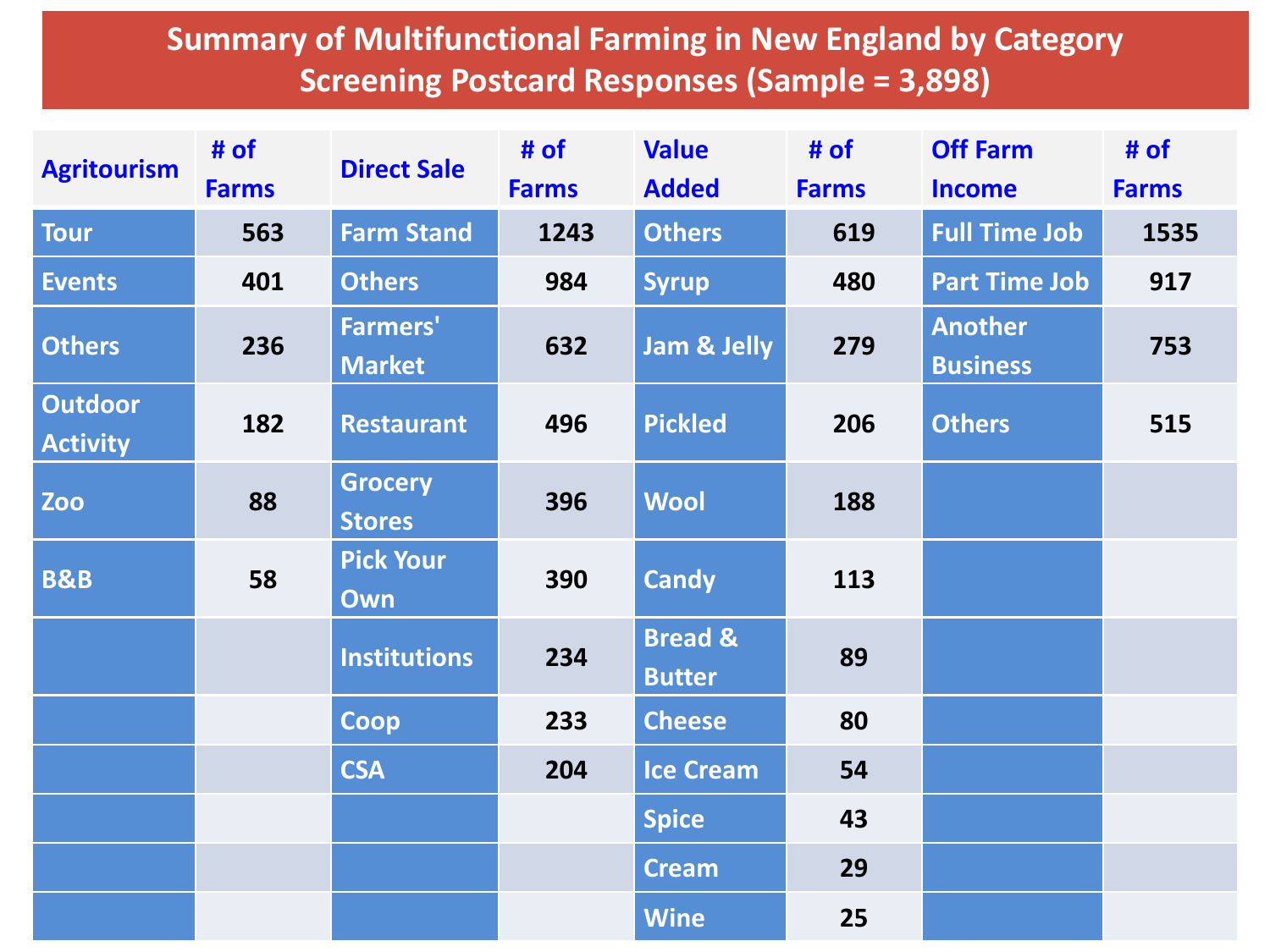#### **Selected Demographics of the Detailed Farm Survey, n=1029**

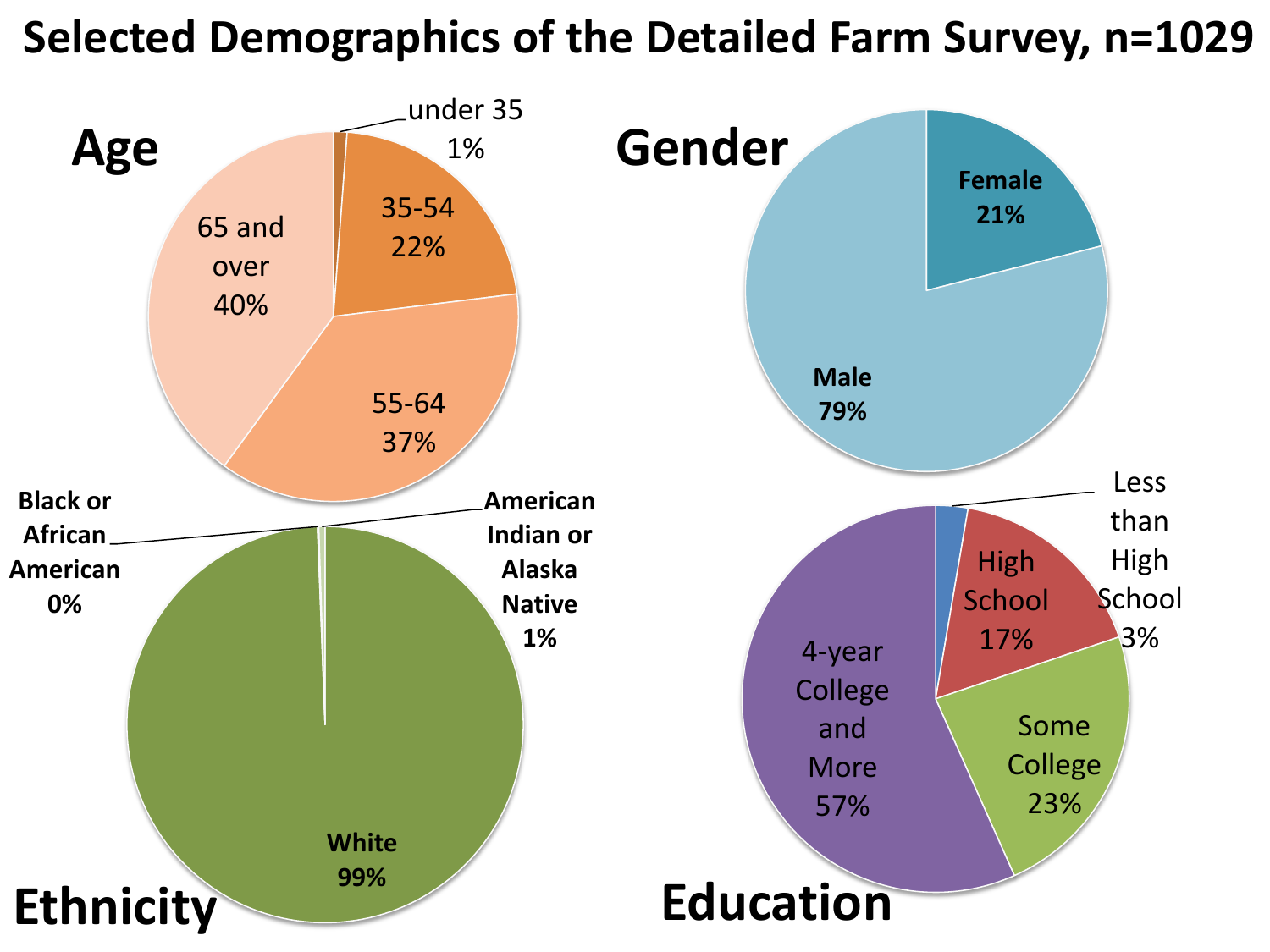### **Current Summary of Survey Results**

- **The results of the postcard census survey showed almost identical patterns in the numbers of farms involved in multifunctional operations between 2007 and 2011.**
- **Key information collected for farm profile includes:**
	- **6 typologies in organic practices**
	- **7 categories of participation in public institutional programs**
	- **9 categories of network and assistance**
	- **Participations in different categories of multifunctional activities (sales, expenses, and family involvement)**
- **Reasons for farmers to choose multifunctional operations include:**
	- **Increase farm revenue and promote local products**
	- **Promote farmers' connection with customers**
	- **Promote local farm scenery and enhance sustainable working landscape**
	- **Access to employer-provided healthcare plan**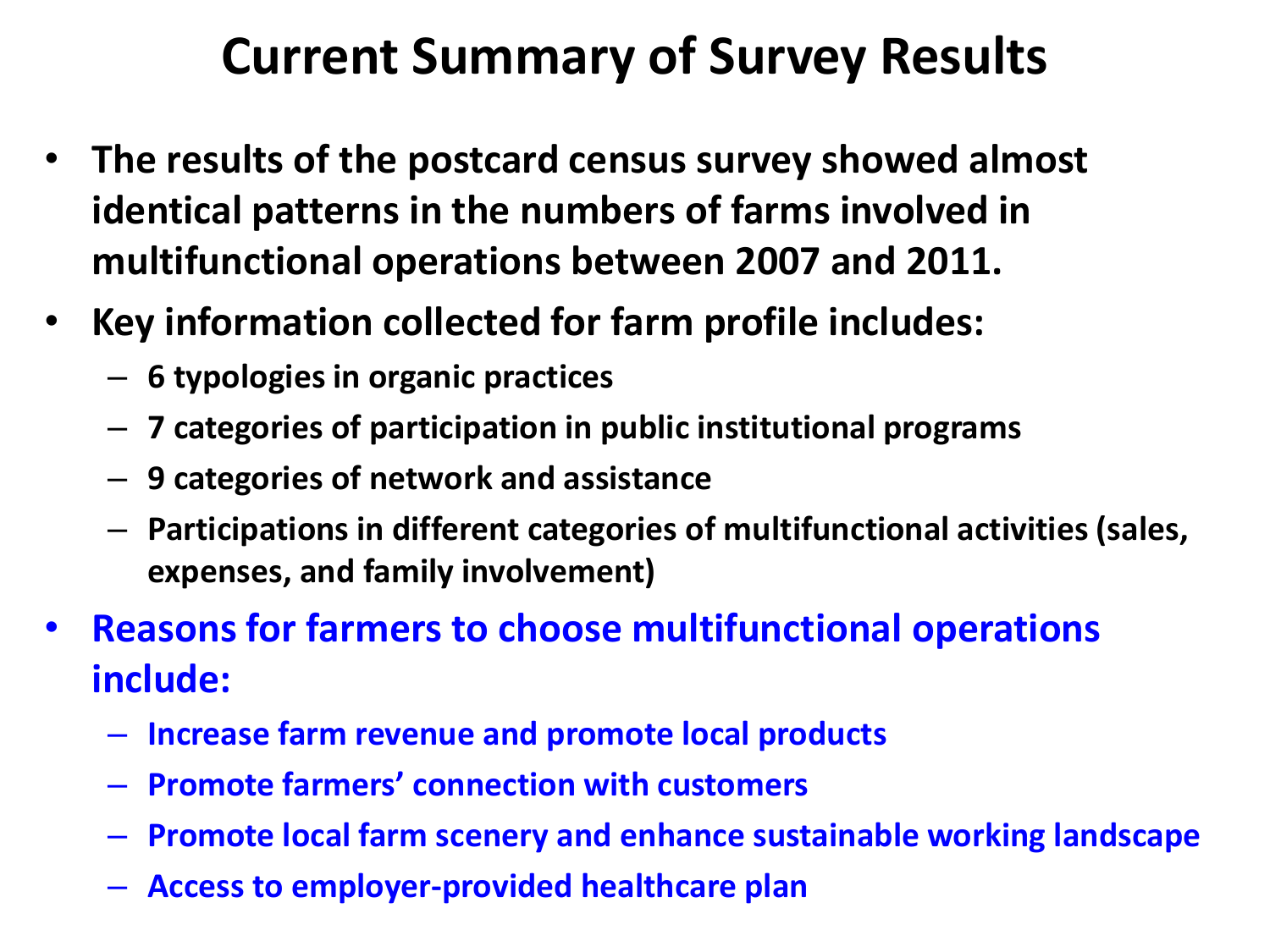## **Challenges and Barriers for Farmers Involved in Multifunctional Operations**

#### • **Access to labor**

 $\rightarrow$ Out migration of younger generation  $\rightarrow$ Skill and knowledge training for labor **Immigrant labor**

### • **Access to financing and capital**

- $\rightarrow$ **Borrowing power**
- $\rightarrow$  Cash reserves and savings
- **Investment planning**

#### • **Access to market and customers**

- **Location**
- **Advertising and promotion**

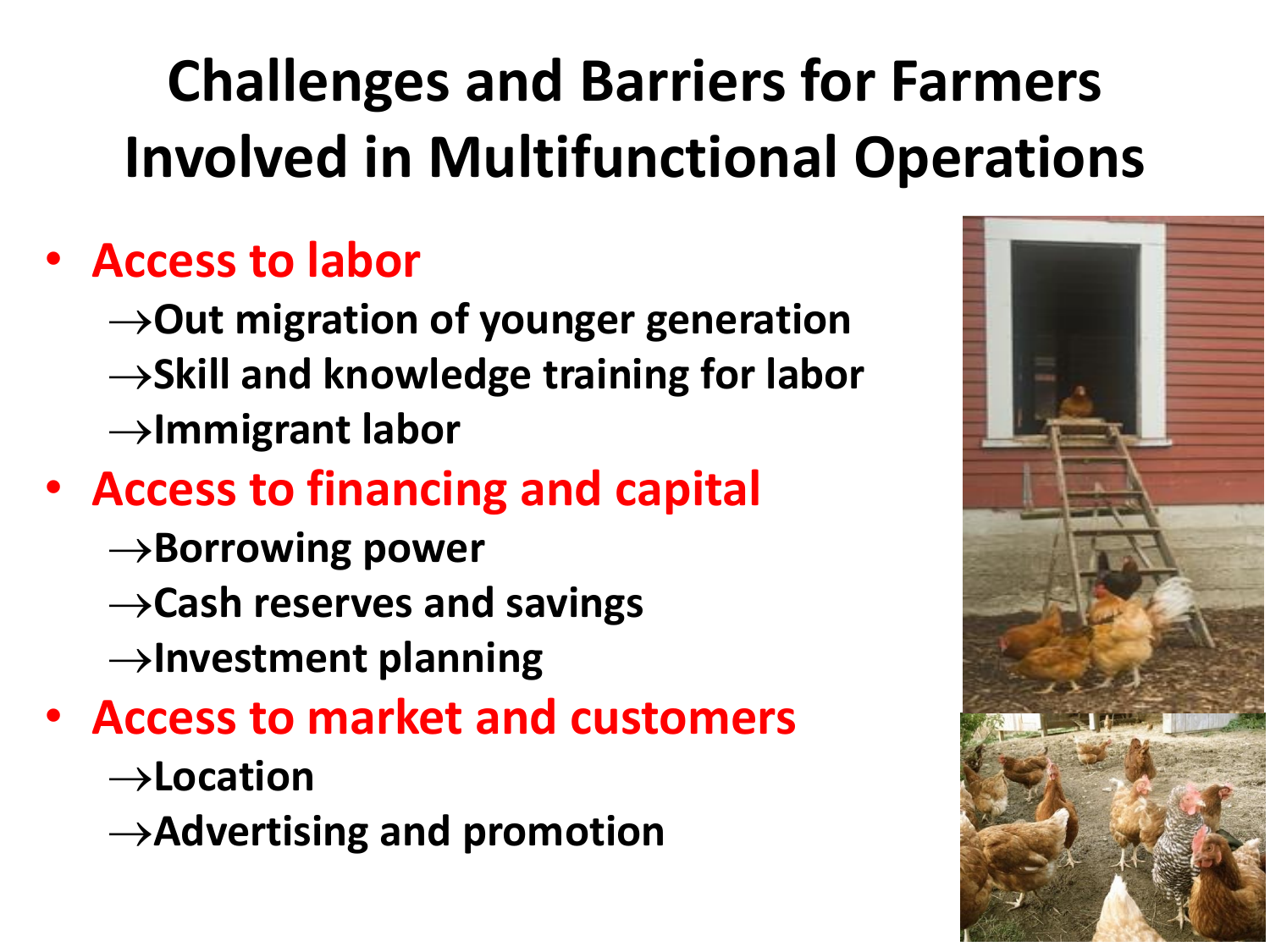## **Summary of Regional Analysis**

**County-level Data from Census of Agriculture and Bureau of Economic Analysis**

- **No statistically significant association between multifunctional agriculture and growth in total agricultural sales between 2002 and 2007 at the national level.**
- **Direct sales for human consumption** *were* **linked with total farm sales in the New England and Mideast regions.**
- **Agritourism was complementary to production in the Great Lakes and Southeast regions, but it was negatively associated with growth in farm sales in New England.**
- **On an annualized basis we found that a one dollar increase in total agricultural sales led to a \$0.04 increase in county personal income.**
- **Overall, our findings suggest that multifunctional agriculture is unlikely to make significant contributions to economic growth.**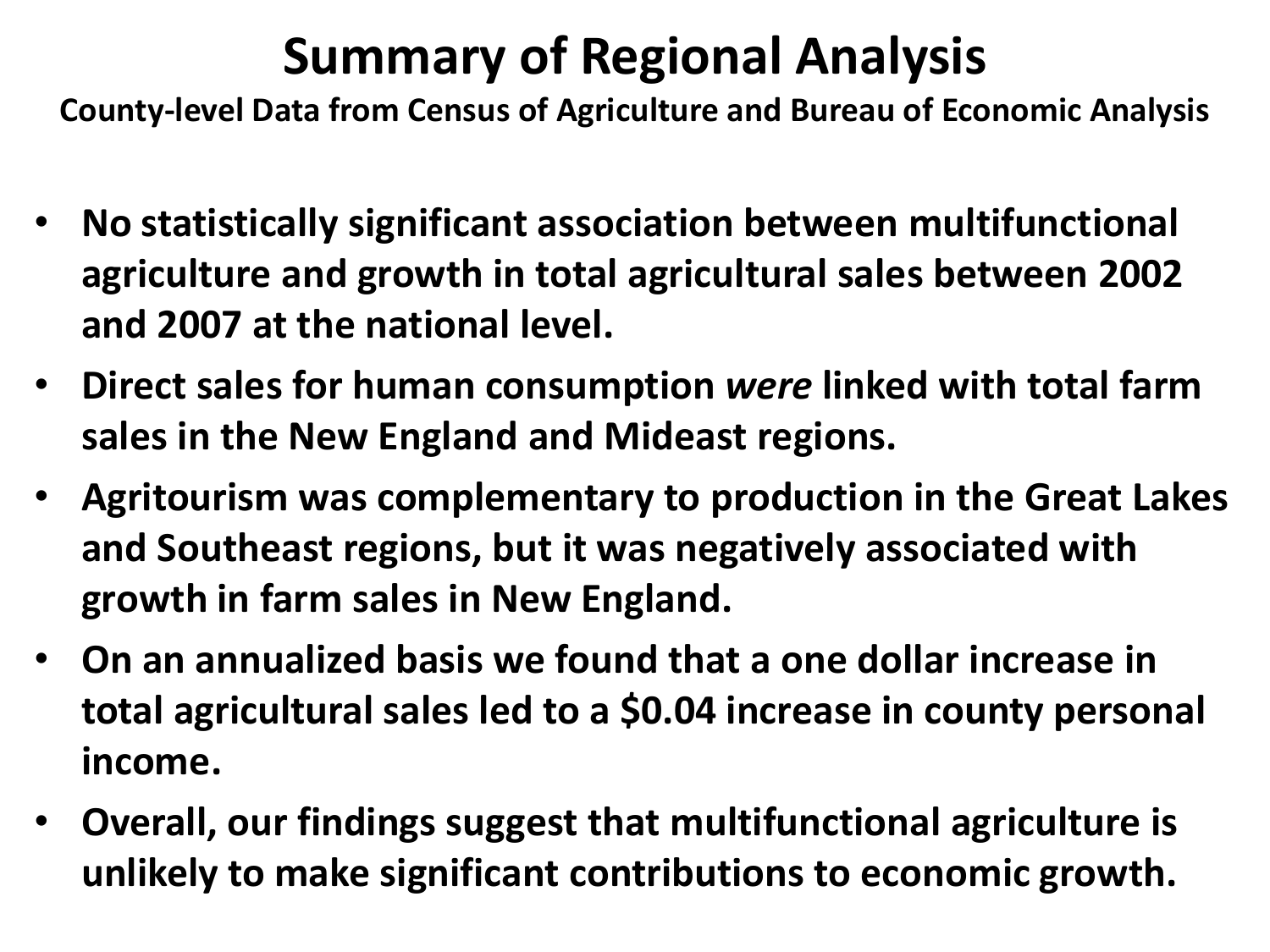#### **Output, Impacts, and Linked Studies (July 2011-Dec 2012)**

- **Vermont introduced new policy in supporting multifunctional agriculture in 2012. Other New England states followed.**
- **Traveled to 42 states and visited 3000+ producers/organizations in 10 months – southern states and Hawaii.**
- **Research impacts on other countries – 200+ inquiries from Africa, Asia, etc.**
- **Grants**
	- **Do Networks Improve the Effectiveness of Promotion for Vermont Wine Producers? USDA Competitive HATCH Grant.**
	- **Examining the Role of Regional Food Networks (RFNs) and Their Relationships to Long-Term Resilience in the US Food System through the Linkages of People, Place, and Prosperity, Northeastern Regional Association of State Agricultural Experiment Station (NERA) Planning Grant.**
	- **Multi-state project – NE 1049.**
- **Publications**
	- **1 peer reviewed journal article, 1 book chapter, and special edition of 3 journals.**
	- **3 articles under review, and 12 articles in preparation**
- **Presentations**
	- **3 webinars each year, 11 conference papers** 
		- **and presentations (Business, Entrepreneurship, Ag)**
	- **3 workshops and 4 invited presentations**

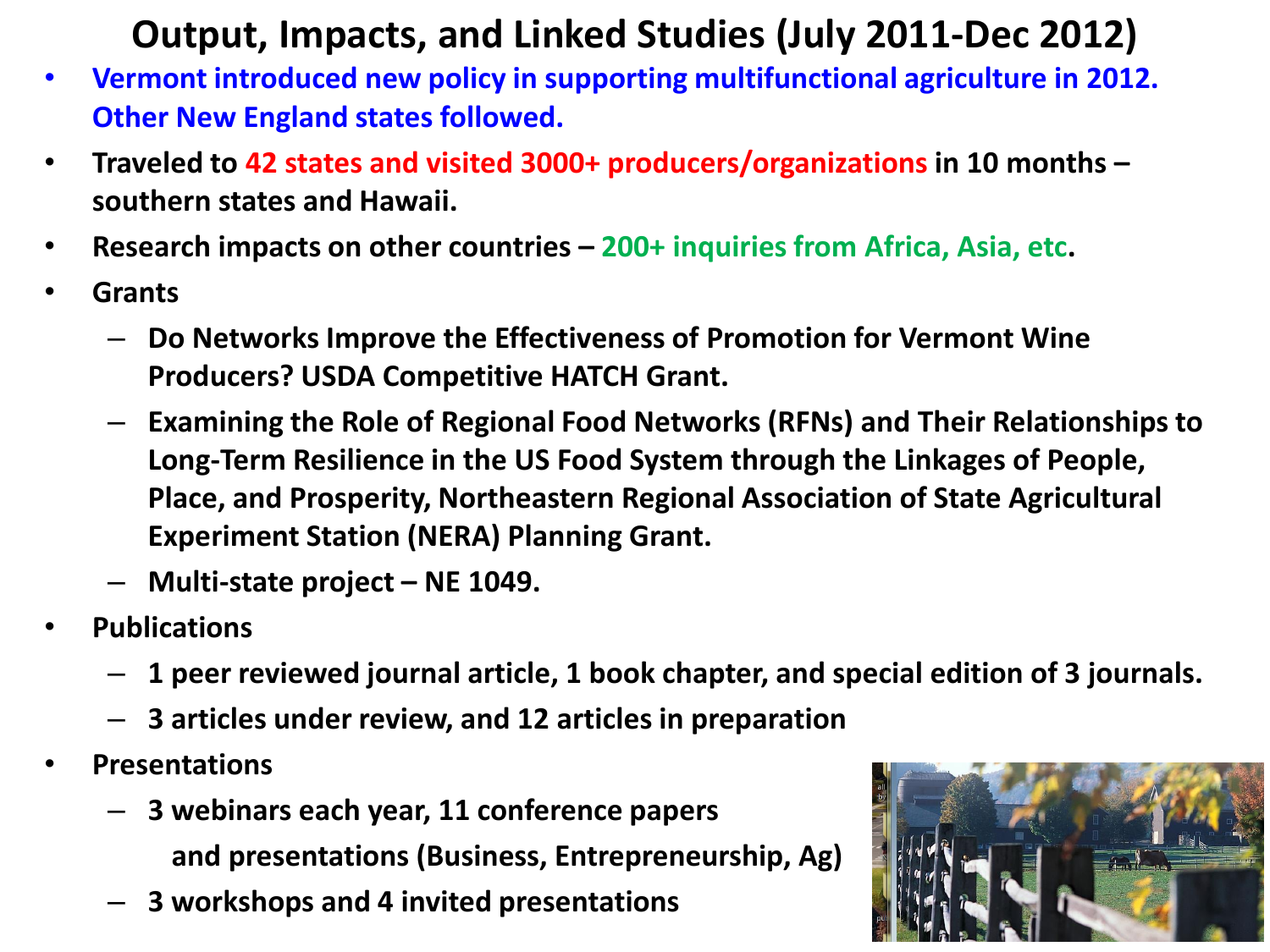## **Challenges for Scholars and Stakeholders**

- **Be creative and look into the future**
- **Think outside the box and be comfortable**
- **Be flexible and ready to learn**
- **Assemble a multidisciplinary team**
- **Identify team members across institutions** 
	- **Land grant institutions**
	- **Service providers**
	- **Other organizations**